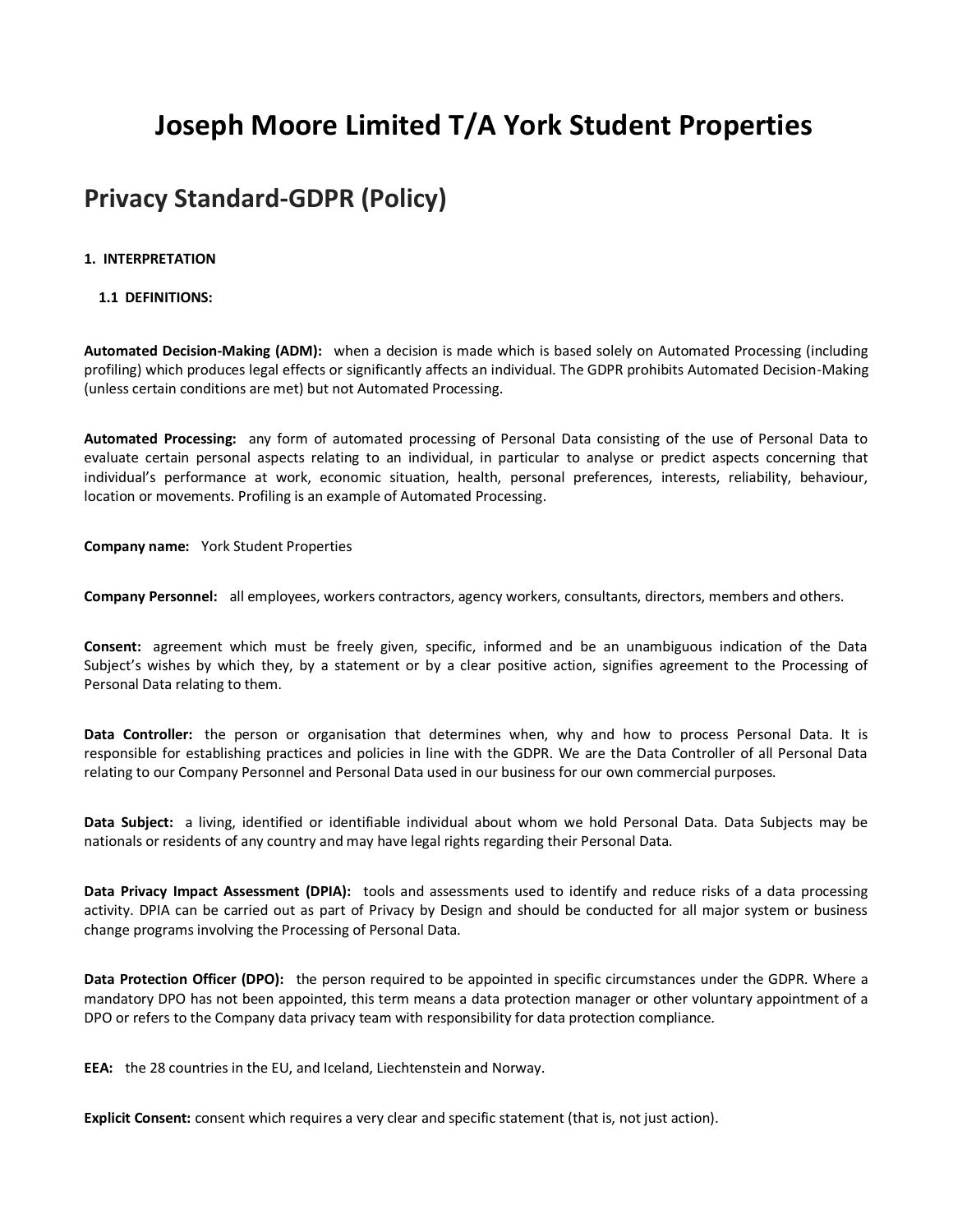**General Data Protection Regulation (GDPR):** the General Data Protection Regulation (*(EU) 2016/679*). Personal Data is subject to the legal safeguards specified in the GDPR.

**Personal Data:** any information identifying a Data Subject or information relating to a Data Subject that we can identify (directly or indirectly) from that data alone or in combination with other identifiers we possess or can reasonably access. Personal Data includes Sensitive Personal Data and Pseudonymised Personal Data but excludes anonymous data or data that has had the identity of an individual permanently removed. Personal data can be factual (for example, a name, email address, location or date of birth) or an opinion about that person's actions or behaviour.

**Personal Data Breach:** any act or omission that compromises the security, confidentiality, integrity or availability of Personal Data or the physical, technical, administrative or organisational safeguards that we or our third-party service providers put in place to protect it. The loss, or unauthorised access, disclosure or acquisition, of Personal Data is a Personal Data Breach.

**Privacy by Design:** implementing appropriate technical and organisational measures in an effective manner to ensure compliance with the GDPR.

**Privacy Notices (also referred to as Fair Processing Notices) or Privacy Policies:** separate notices setting out information that may be provided to Data Subjects when the Company collects information about them. These notices may take the form of general privacy statements applicable to a specific group of individuals (for example, employee privacy notices or the website privacy policy) or they may be stand-alone, one-time privacy statements covering Processing related to a specific purpose.

**Processing or Process:** any activity that involves the use of Personal Data. It includes obtaining, recording or holding the data, or carrying out any operation or set of operations on the data including organising, amending, retrieving, using, disclosing, erasing or destroying it. Processing also includes transmitting or transferring Personal Data to third parties.

**Pseudonymisation or Pseudonymised:** replacing information that directly or indirectly identifies an individual with one or more artificial identifiers or pseudonyms so that the person, to whom the data relates, cannot be identified without the use of additional information which is meant to be kept separately and secure.

**Sensitive Personal Data:** information revealing racial or ethnic origin, political opinions, religious or similar beliefs, trade union membership, physical or mental health conditions, sexual life, sexual orientation, biometric or genetic data, and Personal Data relating to criminal offences and convictions.

## **2. INTRODUCTION**

This Privacy Standard sets out how Moore of York Property ("we", "our", "us", "the Company") handle the Personal Data of our customers, suppliers, employees, workers and other third parties.

This Privacy Standard applies to all Personal Data we Process regardless of the media on which that data is stored or whether it relates to past or present employees, workers, customers, clients or supplier contacts, shareholders, website users or any other Data Subject.

This Privacy Standard applies to all Company Personnel ("you", "your"). You must read, understand and comply with this Privacy Standard when Processing Personal Data on our behalf and attend training on its requirements. This Privacy Standard sets out what we expect from you in order for the Company to comply with applicable law. Your compliance with this Privacy Standard is mandatory. Related Policies and Privacy Guidelines are available to help you interpret and act in accordance with this Privacy Standard. You must also comply with all such Related Policies and Privacy Guidelines. Any breach of this Privacy Standard may result in disciplinary action.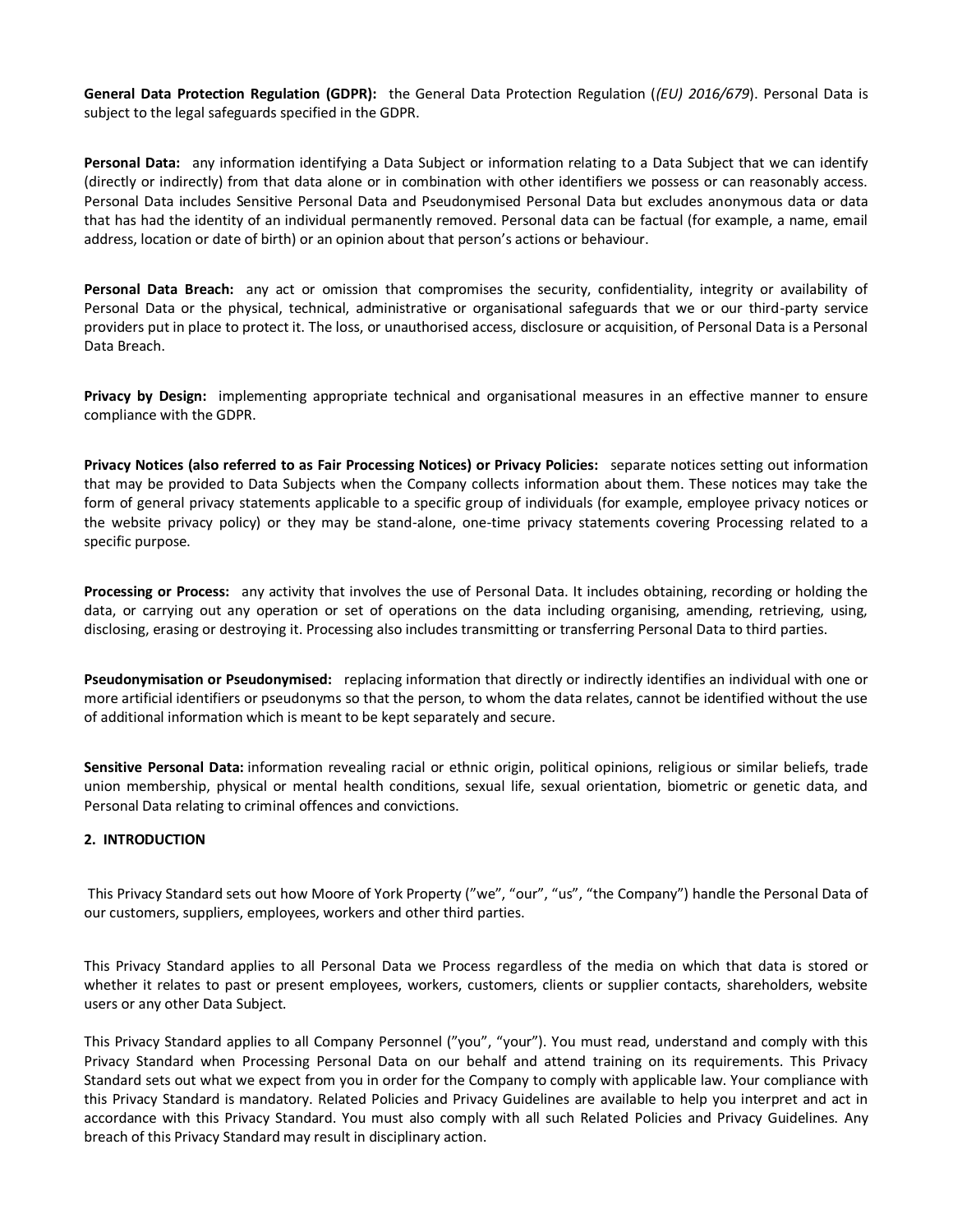This Privacy Standard (together with Related Policies and Privacy Guidelines) is an internal document and cannot be shared with third parties, clients or regulators without prior authorisation from the DPO.

#### **3. SCOPE**

We recognise that the correct and lawful treatment of Personal Data will maintain confidence in the organisation and will provide for successful business operations. Protecting the confidentiality and integrity of Personal Data is a critical responsibility that we take seriously at all times. The Company is exposed to potential fines of up to EUR20 million (approximately £18 million) or 4% of total worldwide annual turnover, whichever is higher and depending on the breach, for failure to comply with the provisions of the GDPR.

All departments are responsible for ensuring all Company Personnel comply with this Privacy Standard and need to implement appropriate practices, processes, controls and training to ensure such compliance.

The DPO is responsible for overseeing this Privacy Standard and, as applicable, developing Related Policies and Privacy Guidelines. That post is held by Corrina Eadie

Please contact the DPO with any questions about the operation of this Privacy Standard or the GDPR or if you have any concerns that this Privacy Standard is not being or has not been followed. In particular, you must always contact the DPO in the following circumstances:

**(a)** if you are unsure of the lawful basis which you are relying on to process Personal Data (including the legitimate interests used by the Company) (see *Section 5.1* below);

**(b)** if you need to rely on Consent and/or need to capture Explicit Consent (see *Section 5.2* below);

**(c)** if you need to draft Privacy Notices or Fair Processing Notices (see *Section 5.3* below);

**(d)** if you are unsure about the retention period for the Personal Data being Processed (see *Section [9]* below);

**(e)** if you are unsure about what security or other measures you need to implement to protect Personal Data (see *Section [10.1]* below);

**(f)** if there has been a Personal Data Breach (*Section 10.2* below);

**(g)** if you are unsure on what basis to transfer Personal Data outside the EEA (see *Section 11* below);

**(h)** if you need any assistance dealing with any rights invoked by a Data Subject (see *Section 12*);

**(i)** whenever you are engaging in a significant new, or change in, Processing activity which is likely to require a DPIA (see *Section 13.4* below) or plan to use Personal Data for purposes others than what it was collected for;

**(j)** If you plan to undertake any activities involving Automated Processing including profiling or Automated Decision-Making (see *Section 13.5* below);

**(k)** If you need help complying with applicable law when carrying out direct marketing activities (see *Section 13.6* below); or

**(l)** if you need help with any contracts or other areas in relation to sharing Personal Data with third parties (including our vendors) (see *Section 13.7* below).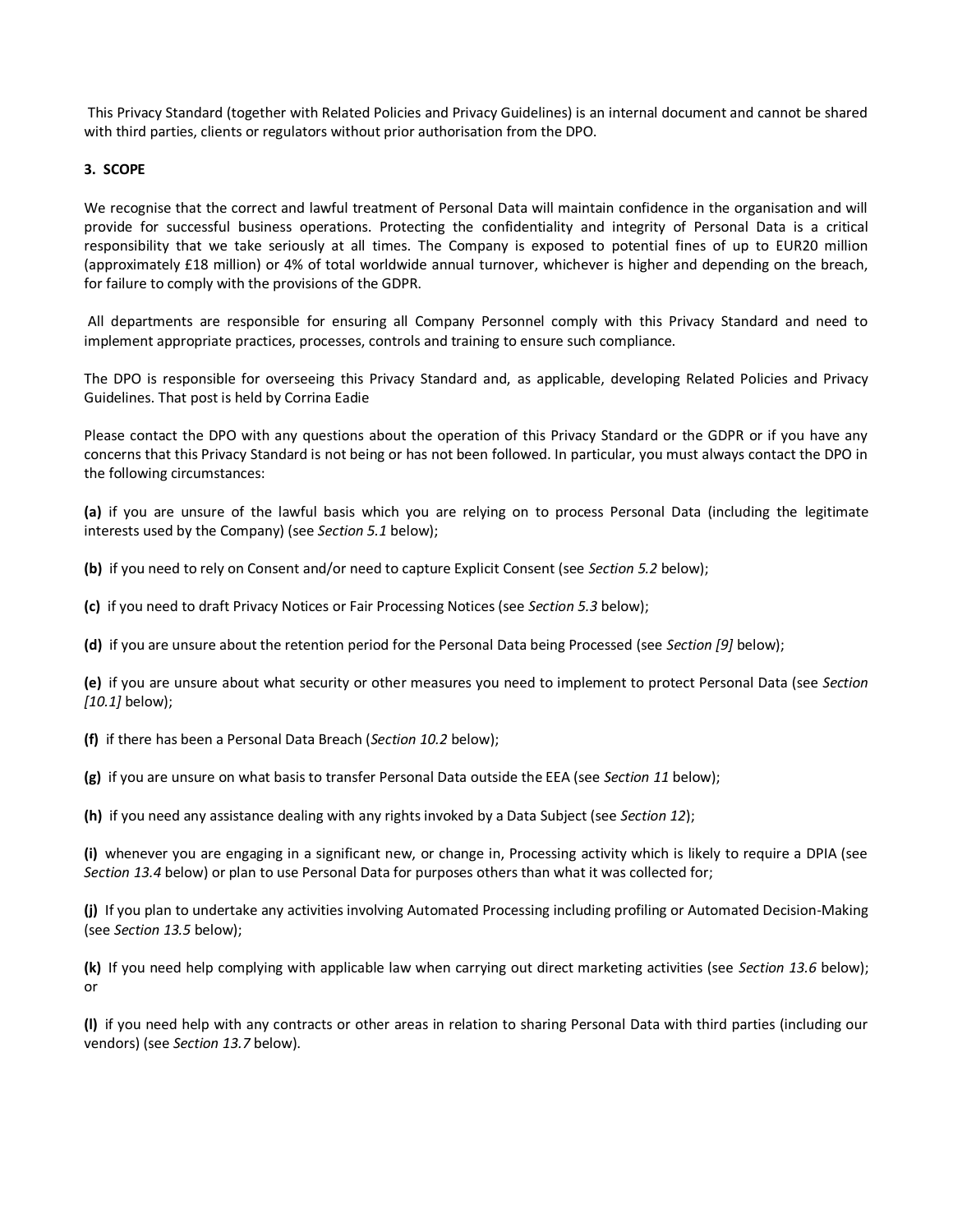#### **4. PERSONAL DATA PROTECTION PRINCIPLES**

We adhere to the principles relating to Processing of Personal Data set out in the GDPR which require Personal Data to be:

**(a)** Processed lawfully, fairly and in a transparent manner (Lawfulness, Fairness and Transparency).

**(b)** Collected only for specified, explicit and legitimate purposes (Purpose Limitation).

**(c)** Adequate, relevant and limited to what is necessary in relation to the purposes for which it is Processed (Data Minimisation).

**(d)** Accurate and where necessary kept up to date (Accuracy).

**(e)** Not kept in a form which permits identification of Data Subjects for longer than is necessary for the purposes for which the data is Processed (Storage Limitation).

**(f)** Processed in a manner that ensures its security using appropriate technical and organisational measures to protect against unauthorised or unlawful Processing and against accidental loss, destruction or damage (Security, Integrity and Confidentiality).

**(g)** Not transferred to another country without appropriate safeguards being in place (Transfer Limitation).

**(h)** Made available to Data Subjects and Data Subjects allowed to exercise certain rights in relation to their Personal Data (Data Subject's Rights and Requests).

We are responsible for and must be able to demonstrate compliance with the data protection principles listed above (Accountability).

#### **5. LAWFULNESS, FAIRNESS, TRANSPARENCY**

#### **5.1 LAWFULNESS AND FAIRNESS**

Personal data must be Processed lawfully, fairly and in a transparent manner in relation to the Data Subject.

You may only collect, Process and share Personal Data fairly and lawfully and for specified purposes. The GDPR restricts our actions regarding Personal Data to specified lawful purposes. These restrictions are not intended to prevent Processing, but ensure that we Process Personal Data fairly and without adversely affecting the Data Subject.

The GDPR allows Processing for specific purposes, some of which are set out below:

- **(a)** the Data Subject has given his or her Consent;
- **(b)** the Processing is necessary for the performance of a contract with the Data Subject;
- **(c)** to meet our legal compliance obligations.;
- **(d)** to protect the Data Subject's vital interests;

**(e)** to pursue our legitimate interests for purposes where they are not overridden because the Processing prejudices the interests or fundamental rights and freedoms of Data Subjects. The purposes for which we process Personal Data for legitimate interests need to be set out in applicable Privacy Notices or Fair Processing Notices; or

**(f)** You must identify and document the legal ground being relied on for each Processing activity in accordance with the Company's guidelines on Lawful Basis for Processing Personal Data.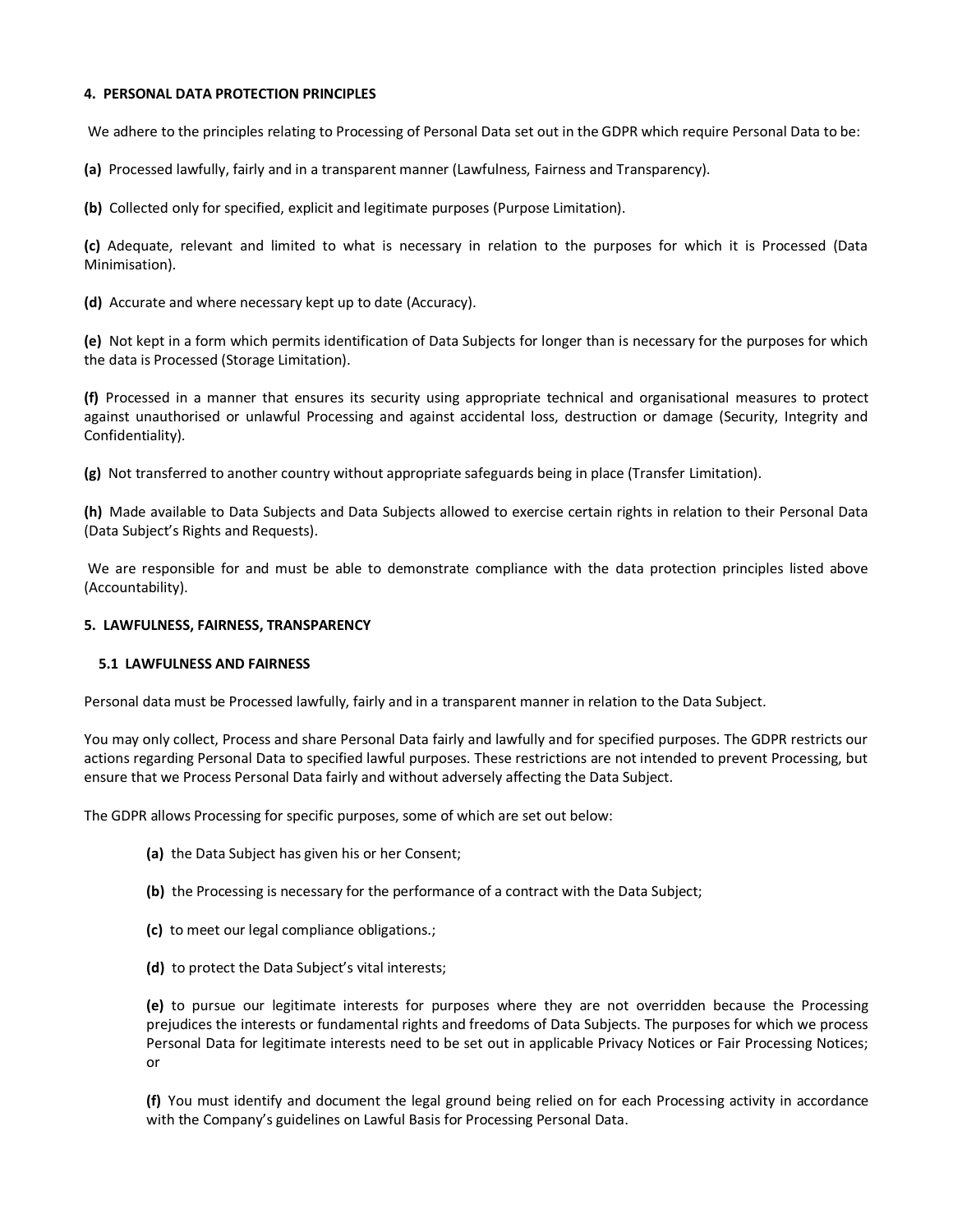## **5.2 CONSENT**

A Data Controller must only process Personal Data on the basis of one or more of the lawful bases set out in the GDPR, which include Consent.

A Data Subject consents to Processing of their Personal Data if they indicate agreement clearly either by a statement or positive action to the Processing. Consent requires affirmative action so silence, pre-ticked boxes or inactivity are unlikely to be sufficient. If Consent is given in a document which deals with other matters, then the Consent must be kept separate from those other matters.

Data Subjects must be easily able to withdraw Consent to Processing at any time and withdrawal must be promptly honoured. Consent may need to be refreshed if you intend to Process Personal Data for a different and incompatible purpose which was not disclosed when the Data Subject first consented.

Unless we can rely on another legal basis of Processing, Explicit Consent is usually required for Processing Sensitive Personal Data, for Automated Decision-Making and for cross border data transfers. Usually we will be relying on another legal basis (and not require Explicit Consent) to Process most types of Sensitive Data. Where Explicit Consent is required, you must issue a Fair Processing Notice to the Data Subject to capture Explicit Consent.

You will need to evidence Consent captured and keep records of all Consents so that the Company can demonstrate compliance with Consent requirements.

## **5.3 TRANSPARENCY (NOTIFYING DATA SUBJECTS)**

The GDPR requires Data Controllers to provide detailed, specific information to Data Subjects depending on whether the information was collected directly from Data Subjects or from elsewhere. Such information must be provided through appropriate Privacy Notices or Fair Processing Notices which must be concise, transparent, intelligible, easily accessible, and in clear and plain language so that a Data Subject can easily understand them.

Whenever we collect Personal Data directly from Data Subjects, including for human resources or employment purposes, we must provide the Data Subject with all the information required by the GDPR including the identity of the Data Controller and DPO, how and why we will use, Process, disclose, protect and retain that Personal Data through a Fair Processing Notice which must be presented when the Data Subject first provides the Personal Data.

When Personal Data is collected indirectly (for example, from a third party or publically available source), you must provide the Data Subject with all the information required by the GDPR as soon as possible after collecting/receiving the data. You must also check that the Personal Data was collected by the third party in accordance with the GDPR and on a basis which contemplates our proposed Processing of that Personal Data.

## **6. PURPOSE LIMITATION**

Personal Data must be collected only for specified, explicit and legitimate purposes. It must not be further Processed in any manner incompatible with those purposes.

You cannot use Personal Data for new, different or incompatible purposes from that disclosed when it was first obtained unless you have informed the Data Subject of the new purposes and they have Consented where necessary.

#### **7. DATA MINIMISATION**

Personal Data must be adequate, relevant and limited to what is necessary in relation to the purposes for which it is Processed.

You may only Process Personal Data when performing your job duties requires it. You cannot Process Personal Data for any reason unrelated to your job duties.

You may only collect Personal Data that you require for your job duties: do not collect excessive data. Ensure any Personal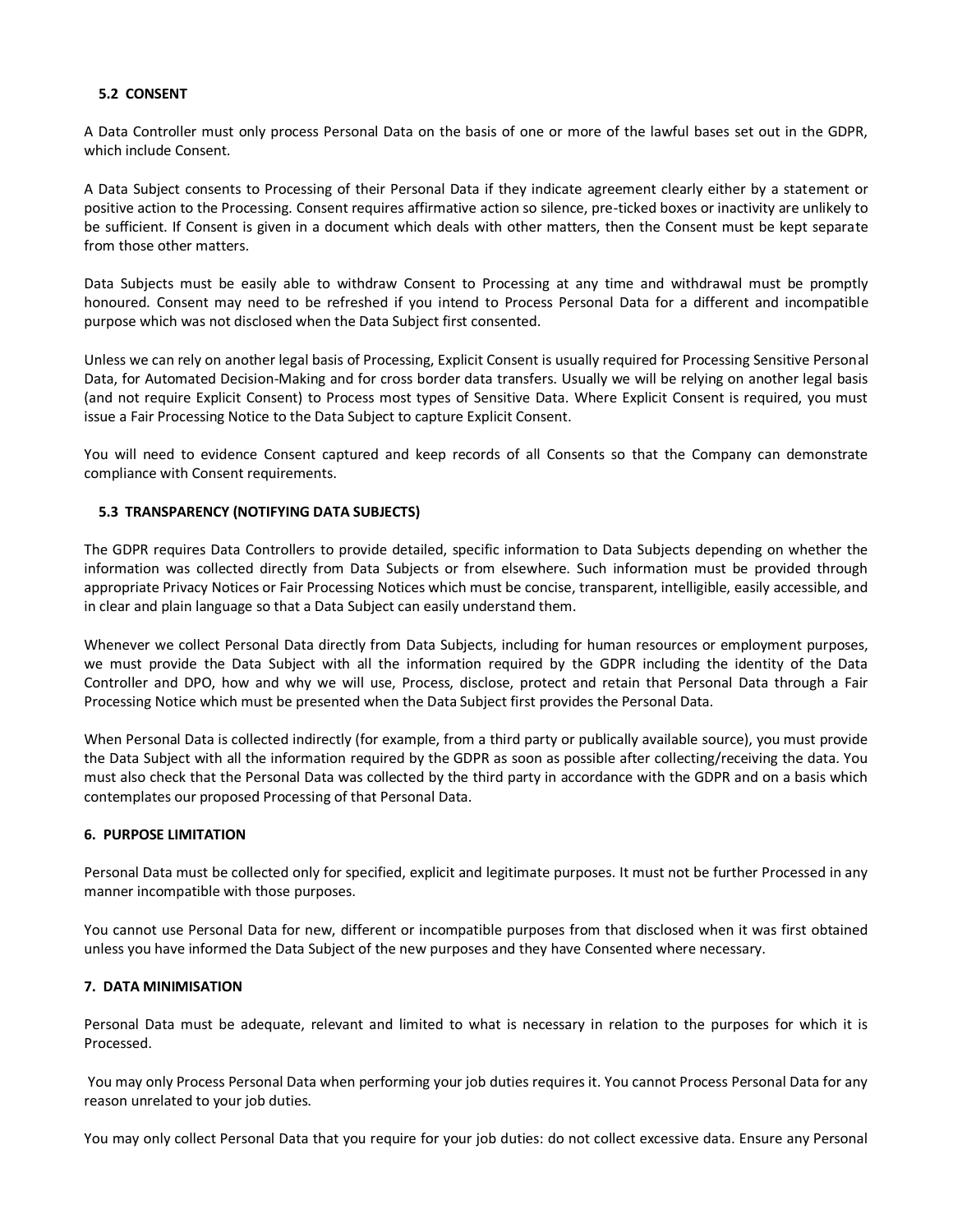Data collected is adequate and relevant for the intended purposes.

You must ensure that when Personal Data is no longer needed for specified purposes, it is deleted or anonymised in accordance with the Company's data retention guidelines.

## **8. ACCURACY**

Personal Data must be accurate and, where necessary, kept up to date. It must be corrected or deleted without delay when inaccurate.

You will ensure that the Personal Data we use and hold is accurate, complete, kept up to date and relevant to the purpose for which we collected it. You must check the accuracy of any Personal Data at the point of collection and at regular intervals afterwards. You must take all reasonable steps to destroy or amend inaccurate or out-of-date Personal Data.

#### **9. STORAGE LIMITATION**

Personal Data must not be kept in an identifiable form for longer than is necessary for the purposes for which the data is processed.

You must not keep Personal Data in a form which permits the identification of the Data Subject for longer than needed for the legitimate business purpose or purposes for which we originally collected it including for the purpose of satisfying any legal, accounting or reporting requirements.

The Company will maintain retention policies and procedures to ensure Personal Data is deleted after a reasonable time for the purposes for which it was being held, unless a law requires such data to be kept for a minimum time. You must comply with the Company's guidelines on Data Retention.

You will take all reasonable steps to destroy or erase from our systems all Personal Data that we no longer require in accordance with all the Company's applicable records retention schedules and policies. This includes requiring third parties to delete such data where applicable.

You will ensure Data Subjects are informed of the period for which data is stored and how that period is determined in any applicable Privacy Notice or Fair Processing Notice.

#### **10. SECURITY INTEGRITY AND CONFIDENTIALITY**

#### **10.1 PROTECTING PERSONAL DATA**

Personal Data must be secured by appropriate technical and organisational measures against unauthorised or unlawful Processing, and against accidental loss, destruction or damage.

We will develop, implement and maintain safeguards appropriate to our size, scope and business, our available resources, the amount of Personal Data that we own or maintain on behalf of others and identified risks (including use of encryption and Pseudonymisation where applicable). We will regularly evaluate and test the effectiveness of those safeguards to ensure security of our Processing of Personal Data. You are responsible for protecting the Personal Data we hold. You must implement reasonable and appropriate security measures against unlawful or unauthorised Processing of Personal Data and against the accidental loss of, or damage to, Personal Data. You must exercise particular care in protecting Sensitive Personal Data from loss and unauthorised access, use or disclosure.

You must follow all procedures and technologies we put in place to maintain the security of all Personal Data from the point of collection to the point of destruction. You may only transfer Personal Data to third-party service providers who agree to comply with the required policies and procedures and who agree to put adequate measures in place, as requested.

You must maintain data security by protecting the confidentiality, integrity and availability of the Personal Data, defined as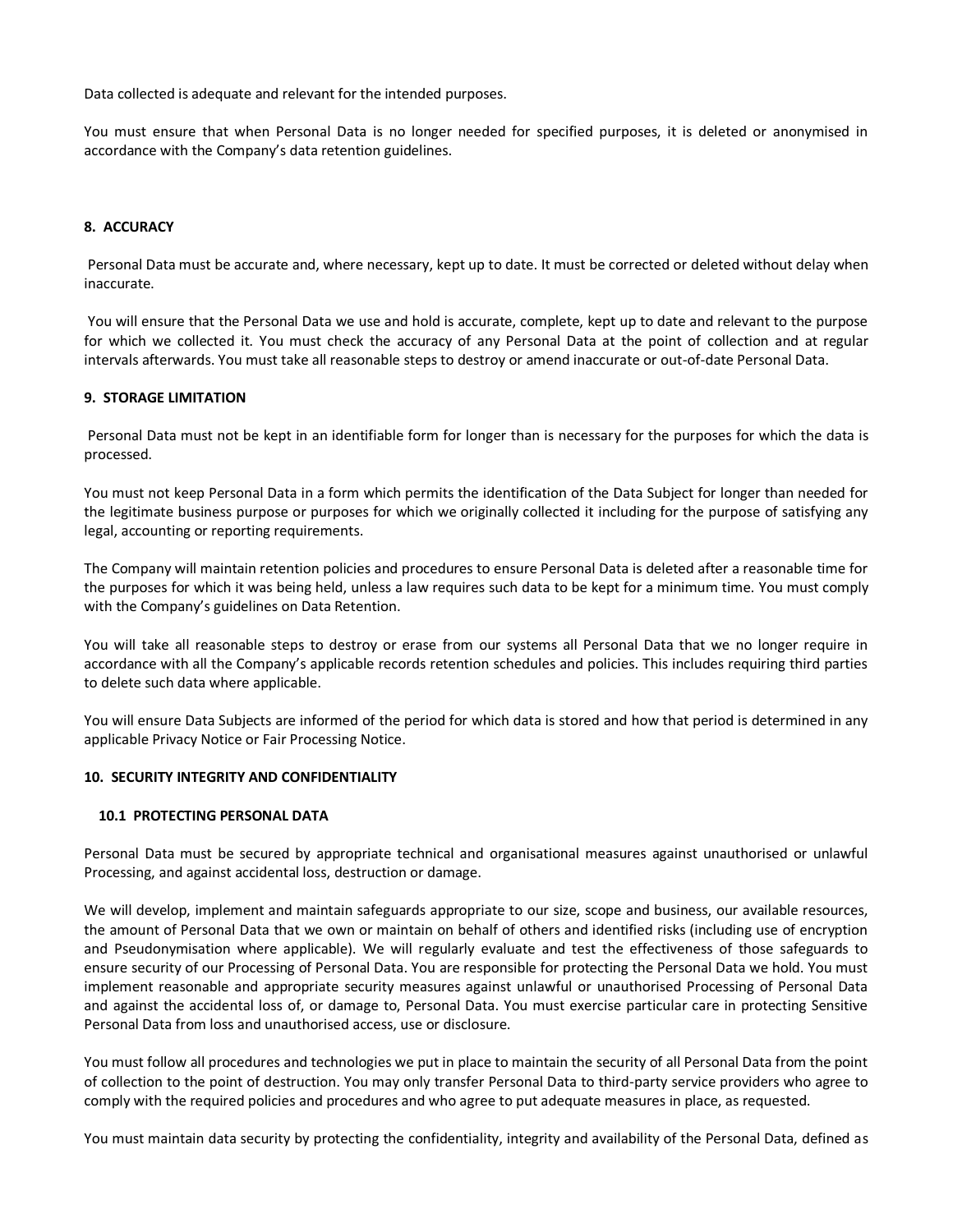follows:

**(a)** Confidentiality means that only people who have a need to know and are authorised to use the Personal Data can access it.

**(b)** Integrity means that Personal Data is accurate and suitable for the purpose for which it is processed.

**(c)** Availability means that authorised users are able to access the Personal Data when they need it for authorised purposes.

You must comply with and not attempt to circumvent the administrative, physical and technical safeguards we implement and maintain in accordance with the GDPR and relevant standards to protect Personal Data.

#### **10.2 REPORTING A PERSONAL DATA BREACH**

The GDPR requires Data Controllers to notify any Personal Data Breach to the applicable regulator and, in certain instances, the Data Subject.

We have put in place procedures to deal with any suspected Personal Data Breach and will notify Data Subjects or any applicable regulator where we are legally required to do so.

If you know or suspect that a Personal Data Breach has occurred, do not attempt to investigate the matter yourself. Immediately contact the person or team designated as the key point of contact for Personal Data Breaches. You should preserve all evidence relating to the potential Personal Data Breach.

## **11. TRANSFER LIMITATION**

The GDPR restricts data transfers to countries outside the EEA in order to ensure that the level of data protection afforded to individuals by the GDPR is not undermined. You transfer Personal Data originating in one country across borders when you transmit, send, view or access that data in or to a different country.

You may only transfer Personal Data outside the EEA if one of the following conditions applies:

**(a)** the European Commission has issued a decision confirming that the country to which we transfer the Personal Data ensures an adequate level of protection for the Data Subjects' rights and freedoms;

**(b)** appropriate safeguards are in place such as binding corporate rules (BCR), standard contractual clauses approved by the European Commission, an approved code of conduct or a certification mechanism, a copy of which can be obtained from the DPO;

**(c)** the Data Subject has provided Explicit Consent to the proposed transfer after being informed of any potential risks; or

**(d)** the transfer is necessary for one of the other reasons set out in the GDPR including the performance of a contract between us and the Data Subject, reasons of public interest, to establish, exercise or defend legal claims or to protect the vital interests of the Data Subject where the Data Subject is physically or legally incapable of giving Consent and, in some limited cases, for our legitimate interest.

## **12. DATA SUBJECT'S RIGHTS AND REQUESTS**

Data Subjects have rights when it comes to how we handle their Personal Data. These include rights to:

- **(a)** withdraw Consent to Processing at any time;
- **(b)** receive certain information about the Data Controller's Processing activities;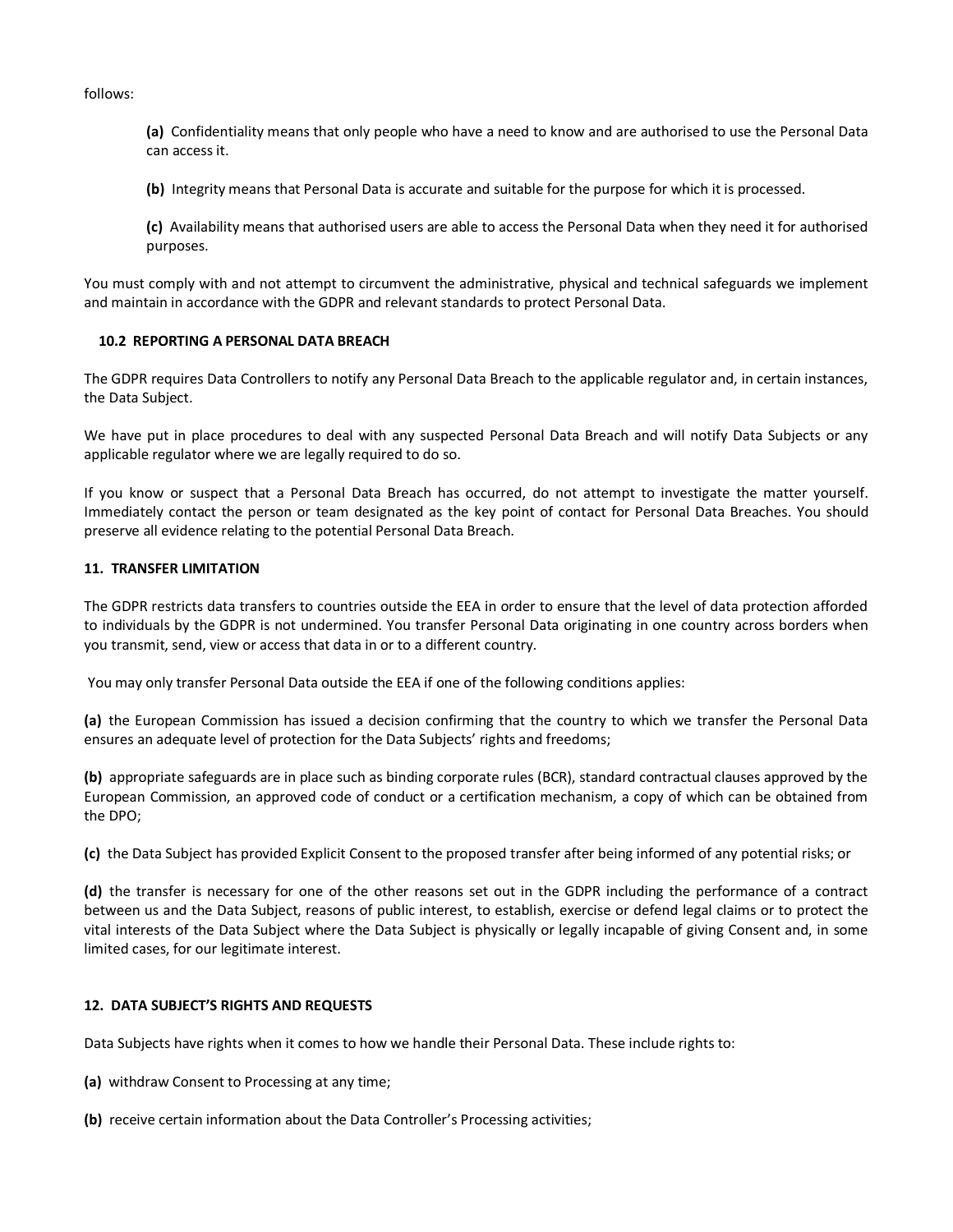- **(c)** request access to their Personal Data that we hold;
- **(d)** prevent our use of their Personal Data for direct marketing purposes;

**(e)** ask us to erase Personal Data if it is no longer necessary in relation to the purposes for which it was collected or Processed or to rectify inaccurate data or to complete incomplete data;

**(f)** restrict Processing in specific circumstances;

**(g)** challenge Processing which has been justified on the basis of our legitimate interests or in the public interest;

**(h)** request a copy of an agreement under which Personal Data is transferred outside of the EEA;

**(i)** object to decisions based solely on Automated Processing, including profiling (ADM);

**(j)** prevent Processing that is likely to cause damage or distress to the Data Subject or anyone else;

**(k)** be notified of a Personal Data Breach which is likely to result in high risk to their rights and freedoms;

**(l)** make a complaint to the supervisory authority; and

**(m)** in limited circumstances, receive or ask for their Personal Data to be transferred to a third party in a structured, commonly used and machine readable format.

You must verify the identity of an individual requesting data under any of the rights listed above (do not allow third parties to persuade you into disclosing Personal Data without proper authorisation).

You must immediately forward any Data Subject request you receive to the DPO and comply with the company's Data Subject response process.

#### **13. ACCOUNTABILITY**

**13.1** The Data Controller must implement appropriate technical and organisational measures in an effective manner, to ensure compliance with data protection principles. The Data Controller is responsible for, and must be able to demonstrate, compliance with the data protection principles.

The Company must have adequate resources and controls in place to ensure and to document GDPR compliance including:

**(a)** appointing a suitably qualified DPO (where necessary) and an executive accountable for data privacy;

**(b)** implementing Privacy by Design when Processing Personal Data and completing DPIAs where Processing presents a high risk to rights and freedoms of Data Subjects;

**(c)** integrating data protection into internal documents including this Privacy Standard, Related Policies, Privacy Guidelines, Privacy Notices or Fair Processing Notices;

**(d)** regularly training Company Personnel on the GDPR, this Privacy Standard, Related Policies and Privacy Guidelines and data protection matters including, for example, Data Subject's rights, Consent, legal basis, DPIA and Personal Data Breaches. The Company must maintain a record of training attendance by Company Personnel; and

**(e)** regularly testing the privacy measures implemented and conducting periodic reviews and audits to assess compliance, including using results of testing to demonstrate compliance improvement effort.

#### **13.2 RECORD KEEPING**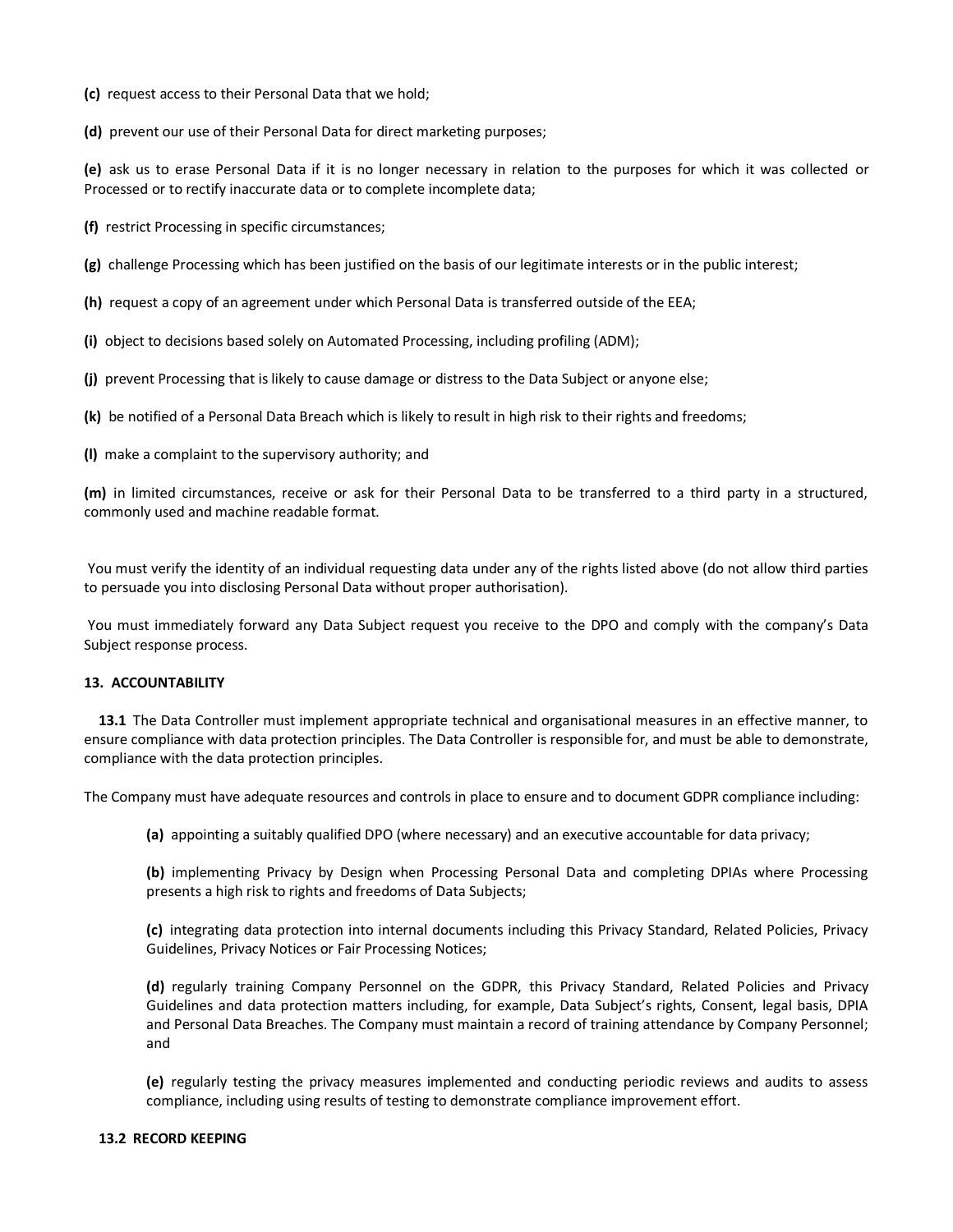The GDPR requires us to keep full and accurate records of all our data Processing activities.

You must keep and maintain accurate corporate records reflecting our Processing including records of Data Subjects' Consents and procedures for obtaining Consents in accordance with the Company's record keeping guidelines.

These records should include, at a minimum, the name and contact details of the Data Controller and the DPO, clear descriptions of the Personal Data types, Data Subject types, Processing activities, Processing purposes, third-party recipients of the Personal Data, Personal Data storage locations, Personal Data transfers, the Personal Data's retention period and a description of the security measures in place. In order to create such records, data maps should be created which should include the detail set out above together with appropriate data flows.

#### **13.3 TRAINING AND AUDIT**

We are required to ensure all Company Personnel have undergone adequate training to enable them to comply with data privacy laws. We must also regularly test our systems and processes to assess compliance.

You must undergo all mandatory data privacy related training and ensure your team undergo similar mandatory training in accordance with the Company's mandatory training guidelines.

You must regularly review all the systems and processes under your control to ensure they comply with this Privacy Standard and check that adequate governance controls and resources are in place to ensure proper use and protection of Personal Data.

#### **13.4 PRIVACY BY DESIGN AND DATA PROTECTION IMPACT ASSESSMENT (DPIA)**

We are required to implement Privacy by Design measures when Processing Personal Data by implementing appropriate technical and organisational measures (like Pseudonymisation) in an effective manner, to ensure compliance with data privacy principles.

You must assess what Privacy by Design measures can be implemented on all programs/systems/processes that Process Personal Data by taking into account the following:

- **(a)** the state of the art;
- **(b)** the cost of implementation;
- **(c)** the nature, scope, context and purposes of Processing; and
- **(d)** the risks of varying likelihood and severity for rights and freedoms of Data Subjects posed by the Processing.

Data controllers must also conduct DPIAs in respect to high risk Processing.

You should conduct a DPIA (and discuss your findings with the DPO) when implementing major system or business change programs involving the Processing of Personal Data including:

**(e)** use of new technologies (programs, systems or processes), or changing technologies (programs, systems or processes);

- **(f)** Automated Processing including profiling and ADM;
- **(g)** large scale Processing of Sensitive Data; and
- **(h)** large scale, systematic monitoring of a publicly accessible area.
	- A DPIA must include: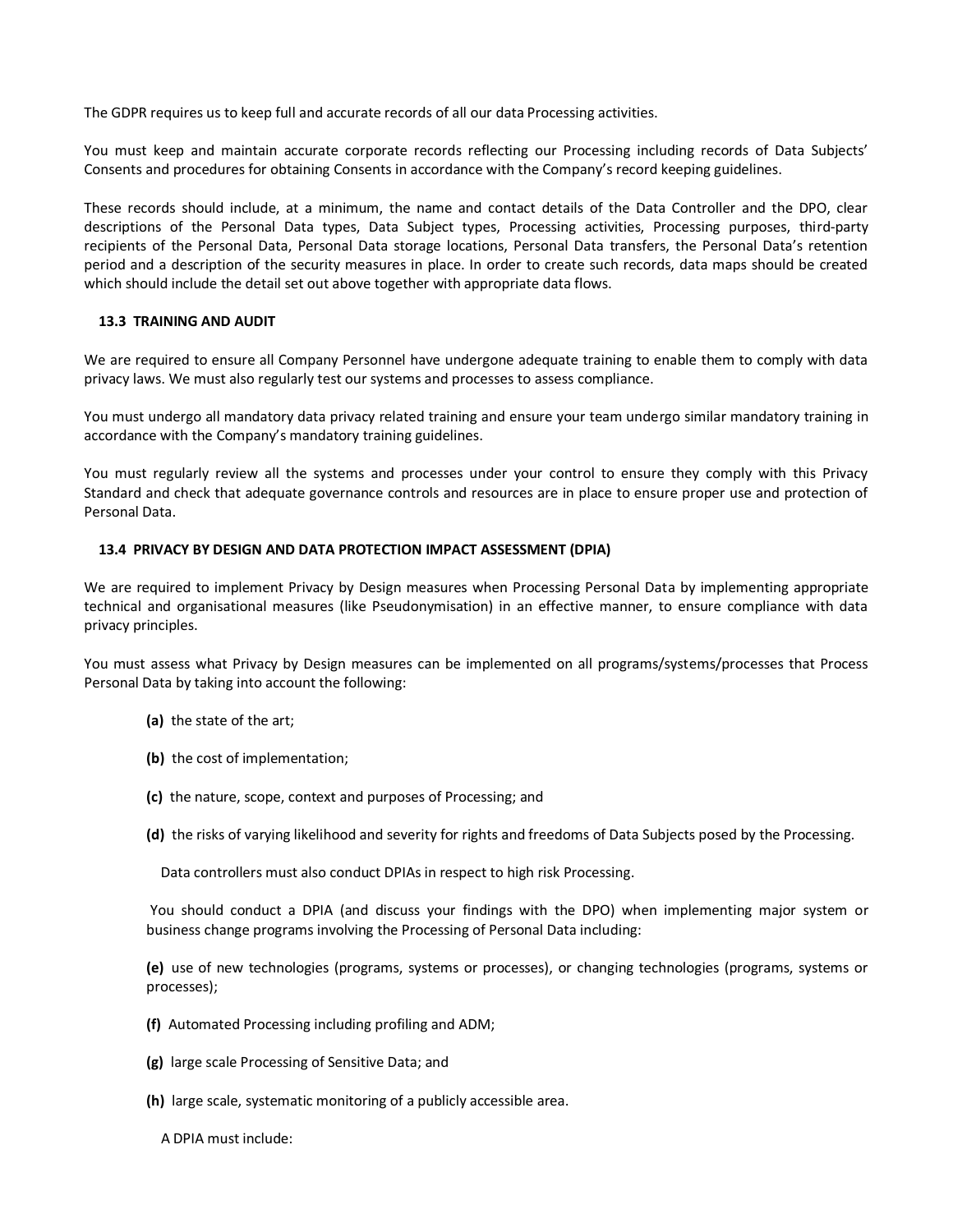- **(i)** a description of the Processing, its purposes and the Data Controller's legitimate interests if appropriate;
- **(j)** an assessment of the necessity and proportionality of the Processing in relation to its purpose;
- **(k)** an assessment of the risk to individuals; and
- **(l)** the risk mitigation measures in place and demonstration of compliance.

#### **13.5 AUTOMATED PROCESSING (INCLUDING PROFILING) AND AUTOMATED DECISION-MAKING**

Generally, ADM is prohibited when a decision has a legal or similar significant effect on an individual unless:

- **(a)** a Data Subject has Explicitly Consented;
- **(b)** the Processing is authorised by law; or
- **(c)** the Processing is necessary for the performance of or entering into a contract.

If certain types of Sensitive Data are being processed, then grounds (b) or (c) will not be allowed but such Sensitive Data can be Processed where it is necessary (unless less intrusive means can be used) for substantial public interest like fraud prevention.

If a decision is to be based solely on Automated Processing (including profiling), then Data Subjects must be informed when you first communicate with them of their right to object. This right must be explicitly brought to their attention and presented clearly and separately from other information. Further, suitable measures must be put in place to safeguard the Data Subject's rights and freedoms and legitimate interests.

We must also inform the Data Subject of the logic involved in the decision making or profiling, the significance and envisaged consequences and give the Data Subject the right to request human intervention, express their point of view or challenge the decision.

A DPIA must be carried out before any Automated Processing (including profiling) or ADM activities are undertaken.

#### **13.6 DIRECT MARKETING**

We are subject to certain rules and privacy laws when marketing to our customers.

For example, a Data Subject's prior consent is required for electronic direct marketing (for example, by email, text or automated calls). The limited exception for existing customers known as "soft opt in" allows organisations to send marketing texts or emails if they have obtained contact details in the course of a sale to that person, they are marketing similar products or services, and they gave the person an opportunity to opt out of marketing when first collecting the details and in every subsequent message.

The right to object to direct marketing must be explicitly offered to the Data Subject in an intelligible manner so that it is clearly distinguishable from other information.

A Data Subject's objection to direct marketing must be promptly honoured. If a customer opts out at any time, their details should be suppressed as soon as possible. Suppression involves retaining just enough information to ensure that marketing preferences are respected in the future.